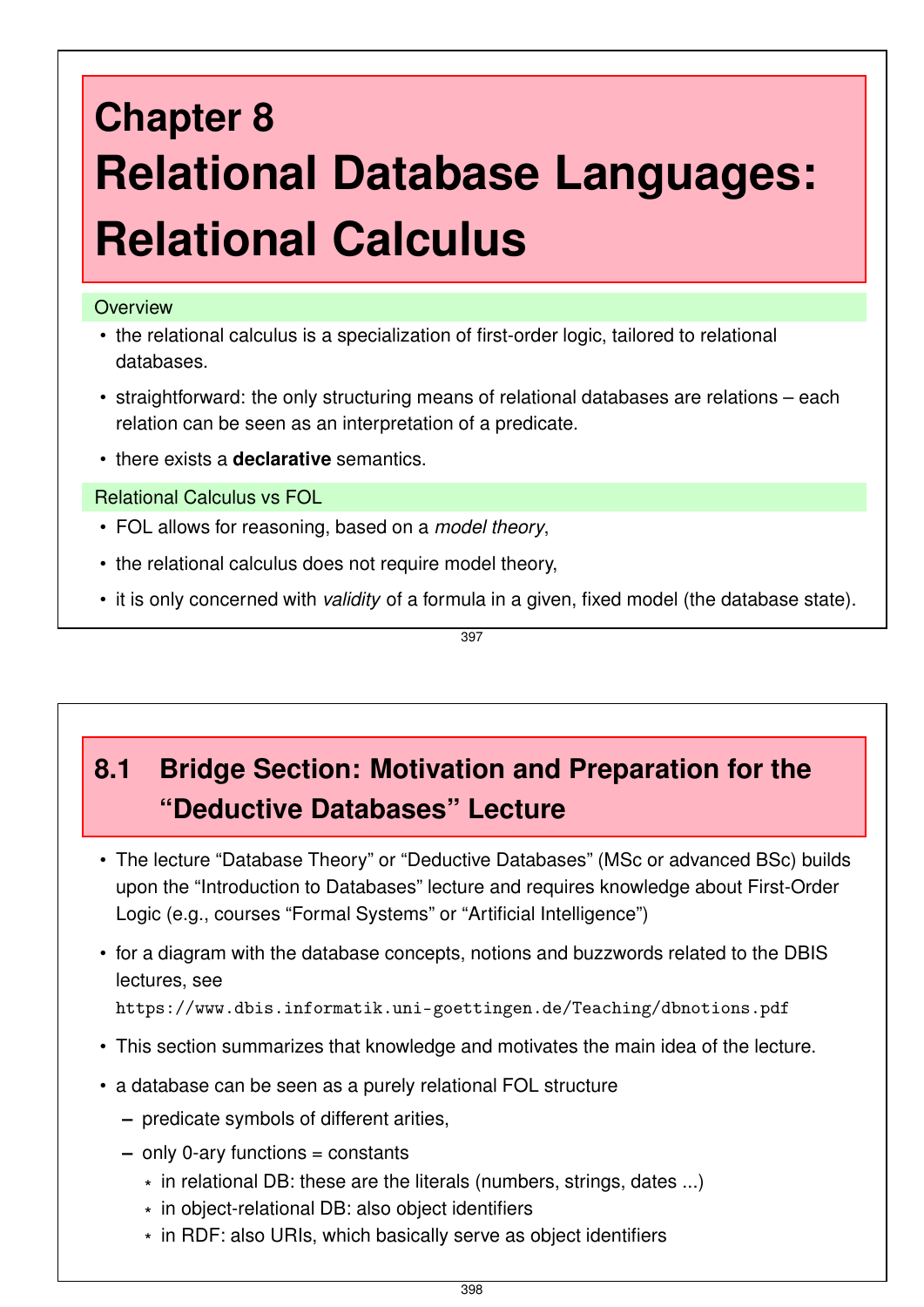

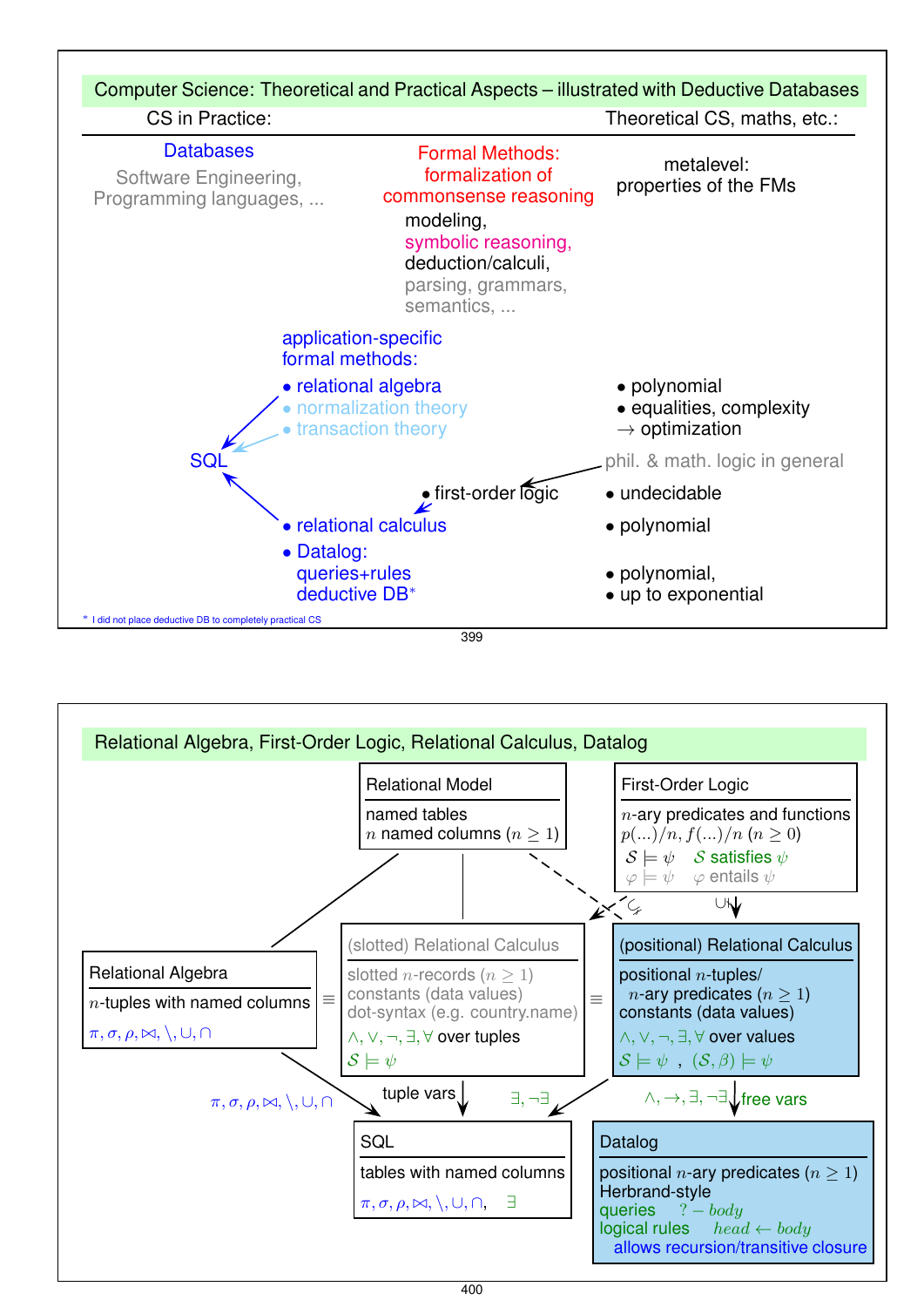

401

# Declarative Querying & Algebraic Semantics

- algebraically equivalent rewriting of the tree,
- efficient evaluation using internal algorithms (more efficient, but correct wrt. the set-oriented algebraic semantics of the operators) and indexes (physical layer):
- start with ismember, search ismember.country→country.code primary key index, then join results.organization→organization.abbreviation primary key index

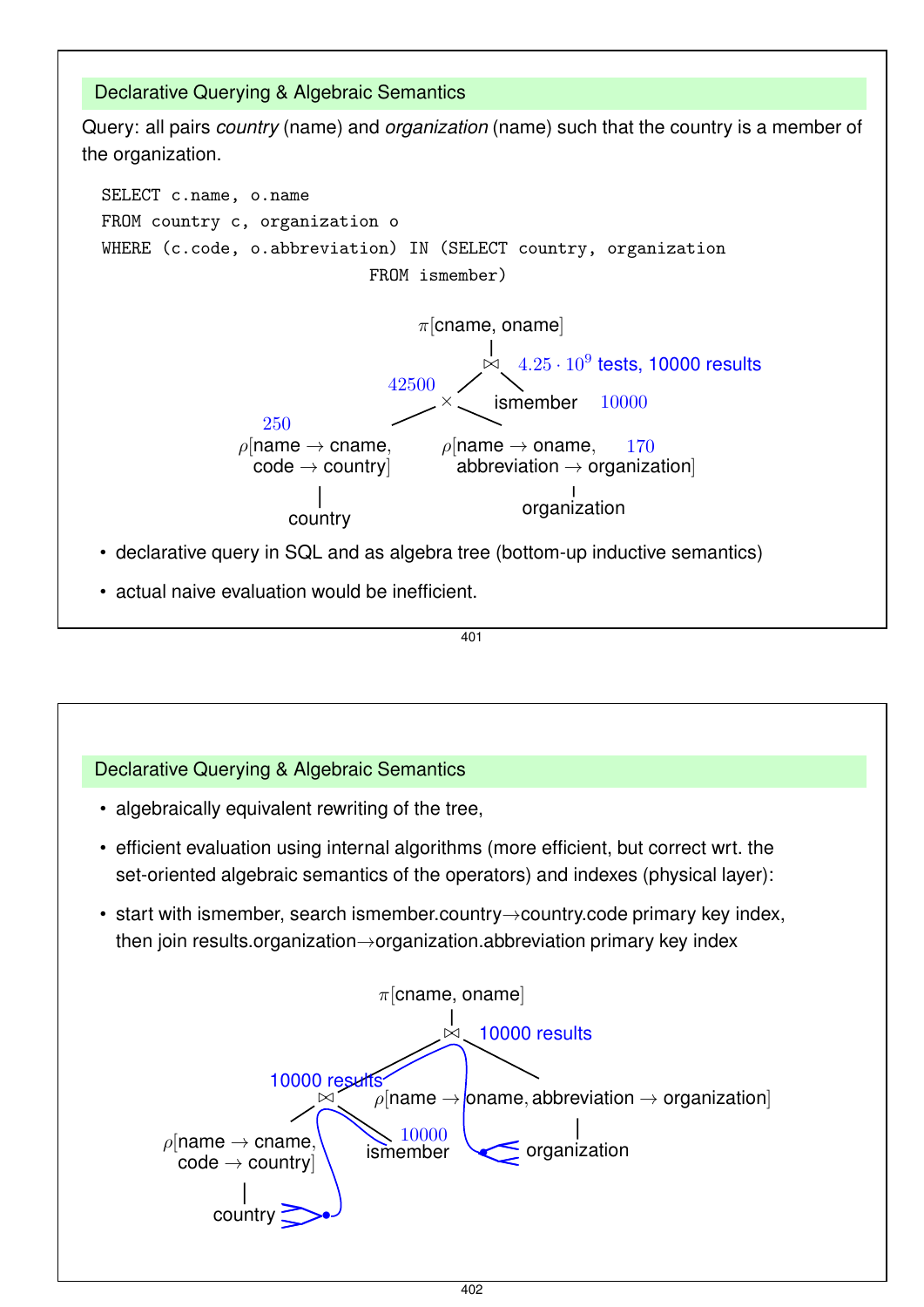## **RELATIONAL CALCULUS: LOGIC-BASED DECLARATIVE QUERYING**

• positional matching of predicate patterns:

 $q(pop) \equiv \exists cc, cap, capprov, area, country("Germany", cc, cap, capprov, pop, area).$  $q(cn, on) \equiv \exists cc, cap, capprov, copo, ca, abbrev, hq, hqc, hqprov, est, type:$ country(cn, cc, cap, capprov, cpop, ca)  $\wedge$ organization( $abbrew$ , on, hq, hqc, hqprov, est)  $\wedge$  $ismember(cc, abbrev, type)$ 

- purely declarative
- "conjunctive query", translatable to relational algebra SPJR-query (selection-projection-renaming-join)
- free variables (here,  $cn, on$ ) create the result tuples,

```
answer = \{ \\{cn\}"Germany", on / "Europ. Union"}, \{cn\}"Germany", on / "North. Atl. Tr. Org"}, ...
               {cn}"France", on / "Europ. Union" }, {cn} "France", on / "North. Atl. Tr. Org" }, . . . ,
               .
               .
               .
               }
```

```
403
```
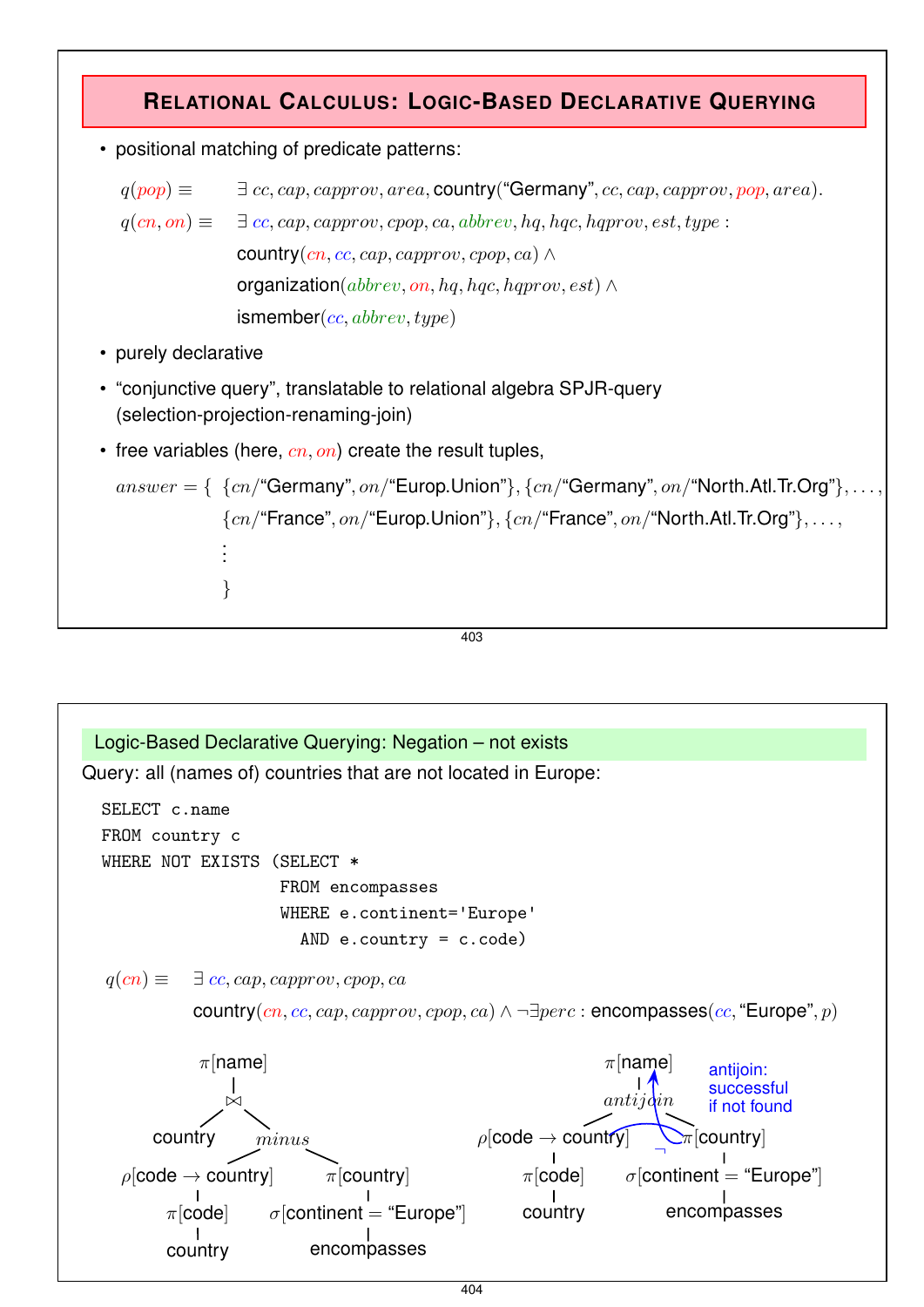#### Closed-World-Assumption: Negation – not exists

- In databases, all tuples that are not there are implicit *negative knowledge*
- query from previous slide: "all countries *such that there is no tuple in the the database* that states that the country would be located in Europe"
- $\Rightarrow$  "Negation by default"
- $\Rightarrow$  consistent with the assumption that the database contains complete knowledge.
	- as a first-order/predicate logic interpretation, for all answer bindings  $\beta$  (that bind the variable  $cn$ ),

 $(\mathcal{S}, \beta) \models \exists cc, cap, capprov, copo, ca:$ 

country $(cn, cc, cap, capprov, copp, ca) \wedge \neg \exists perc : encompasses(cc, "Europe", p)$ 

• let  $\varphi$  the conjunction of all facts (=atoms) that are true in the database,

 $\varphi \not\models \exists cc, cap, capprov, copp, ca :$ 

country $(cn, cc, cap, capprov, copp, ca) \wedge \neg \exists perc : encompasses(cc, "Europe", p)$ 

```
since ¬∃perc : encompasses(cc, "Europe", p) cannot logically be concluded
("Open World")
```
405

#### Negation: Safety of Variables

Consider just a binary *isMember* relationship for mondial without the membership type:

$$
q(c) \equiv \neg \mathsf{ismember}(c, \mathsf{``EU"})
$$

- what are the answers?
- "USA", "AUS", . . . , but also "Moscow", "Berlin", 356000, 3.1415 etc., infinitely many, for which the tuple is not true.
- ⇒ depends on the considered *domain*.
- ⇒ every query must be *safe*, i.e., the variables must have a positive occurrence that restricts the possible values:

 $q'(c) \equiv$  $\exists$  name, c, cap, capprov, cpop, ca :

country(name, c, cap, capprov, cpop, ca) ∧  $\neg$ ismember(c, "EU")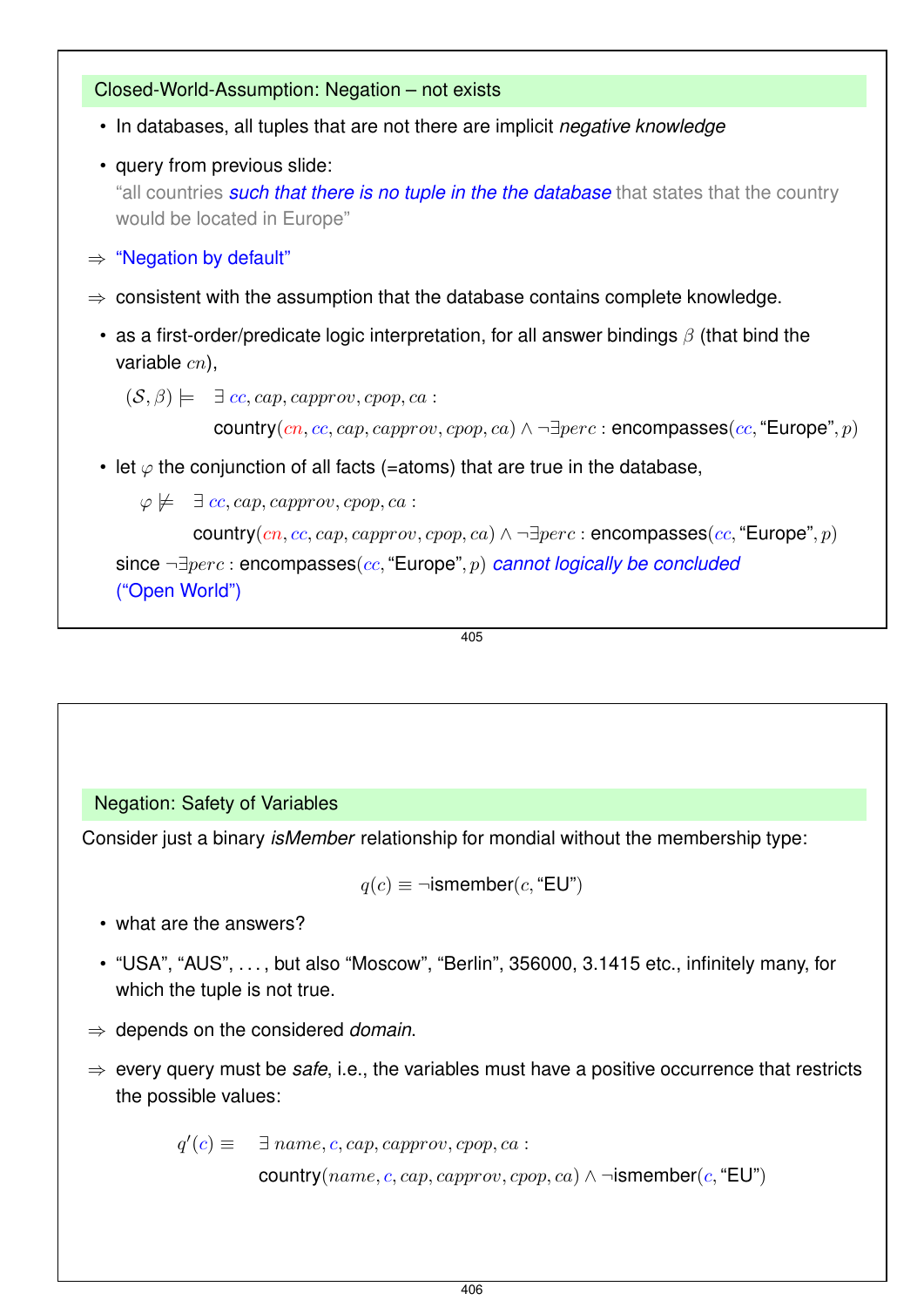| <b>Rule-Based Languages</b>                                                           |
|---------------------------------------------------------------------------------------|
| $head \leftarrow body$                                                                |
| • SQL: body = FROM  WHERE ,                                                           |
| head = SELECT , DELETE                                                                |
| similar: MODIFY <relname> WHERE , INSERT INTO  (SFW )</relname>                       |
| • SQL views: derive new tuple(s) when body is satisfied                               |
| • An SQL view must not be recursive (i.e., contain itself in the "body" part)         |
| Datalog: Queries and Logical Rules                                                    |
| ?- country(N, _C, _Cap, _CapProv, _Pop, _Area), not isMember(_C, 'EU', _).            |
| Two rules that together compute for each river, to which sea its water finally flows: |
| :- include(mondial).                                                                  |
| $tc(N, S)$ :- river(N,R,L,S, _,_,_,_,_,_,_,_,_,_), not (S = null).                    |
| $tc(N, S)$ :- river(N,R,L,S2,_,_,_,_,_,_,_,_,_,_), not (R = null), $tc(R, S)$ .       |
| [Filename: Datalog/tcRivers.P]                                                        |
| • Declarative "fixpoint" semantics: apply rules bottom-up as long as possible.        |
| 407                                                                                   |
|                                                                                       |

### The Universal Quantifier in Query Languages

- SQL: EXISTS/NOT EXISTS has been integrated into the SQL syntax (implemented via Join, Minus, Anti-Join)
- The universal quantifier must be rewritten as NOT EXISTS ... WHERE NOT EXISTS ...
- the relational calculus obviously allows it:

```
q(cn) \equiv \exists cc, cap, capprov, pop, area:
```
 $($  country $(cn, cc, cap, capprov, pop, area) \wedge$ 

```
\forall n, prov, copplat, long, el : (city(n, cc, prov, copp, lat, long, el) \rightarrow copp > 1000000)
```
- Datalog: universal quantifier must be encoded into rules
- XQuery (query language for XML data) has it:

//country[.//city/population

and

```
(every $cp in .//city/population satisfies $cp > 1000000)]/name
```
• note: null values and missing values (in XML) have been ignored here.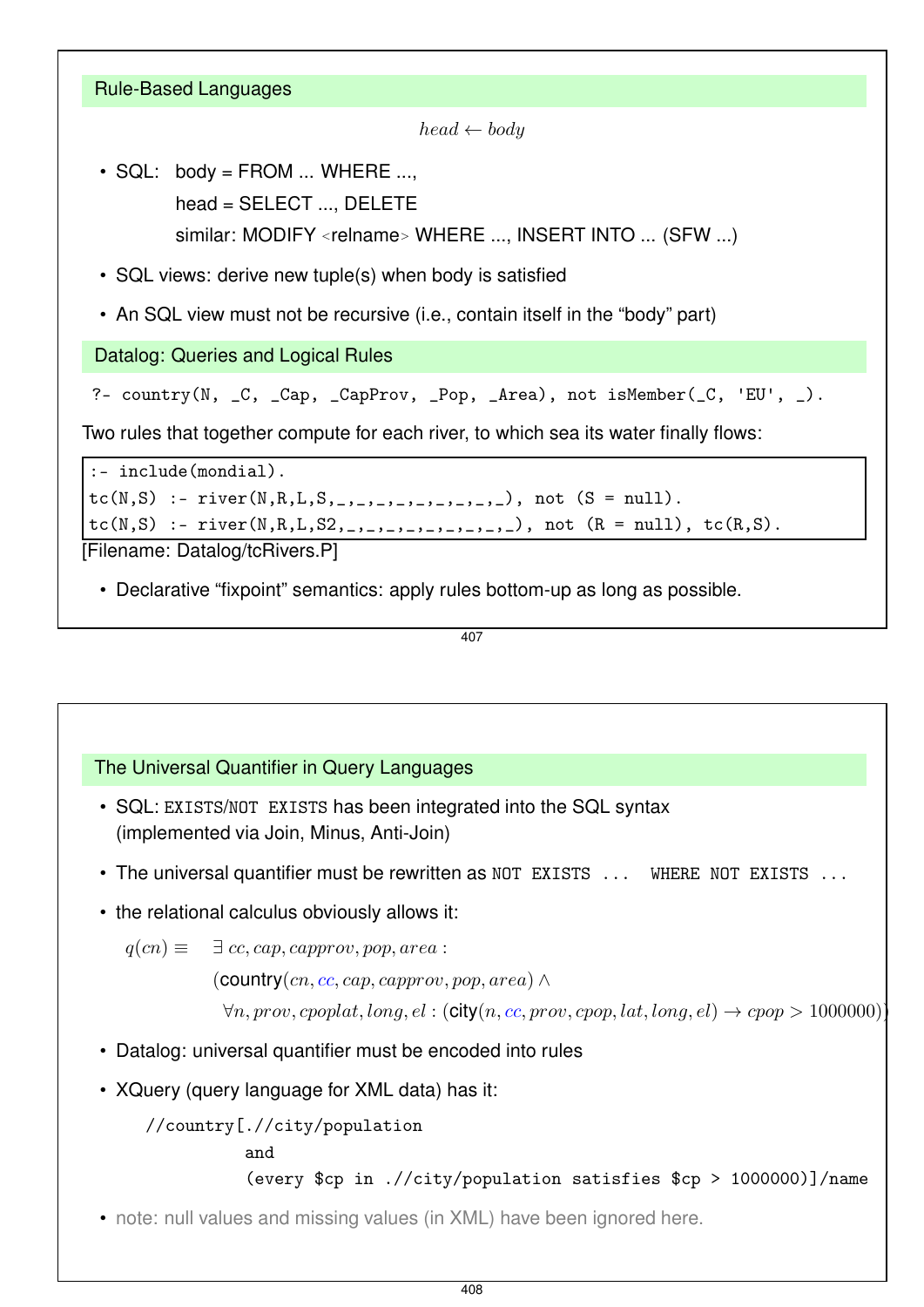## **TYPES OF KNOWLEDGE**

- (positive) atomic facts:
	- **–** DB: tuples in an n-column table of the database
	- **–** FOL:  $S = (I, D)$ : for an *n*-ary predicate,  $I(p) \subset \mathcal{D}^n$
	- **–** atoms in a formula
	- ⇒ conjunctions/sets of atomic facts
- negative atomic facts/knowledge:
	- **–** rather "implicit": the *n*-tuples "not there" in a DB or not in  $I(p)$ .
	- $\Rightarrow$  queries under CWA and  $S \models \varphi$ .
- atomic positive conclusions: INSERT into DB, Views
- atomic negative conclusions: DELETE, or inconsistencies

409

#### Disjunctive Knowledge

- " $p(x)$  or  $q(y)$  does hold"
- cannot be represented by a database or a single FOL interpretation, only by formulas
- $\Rightarrow$  conclusions in "knowledge base"